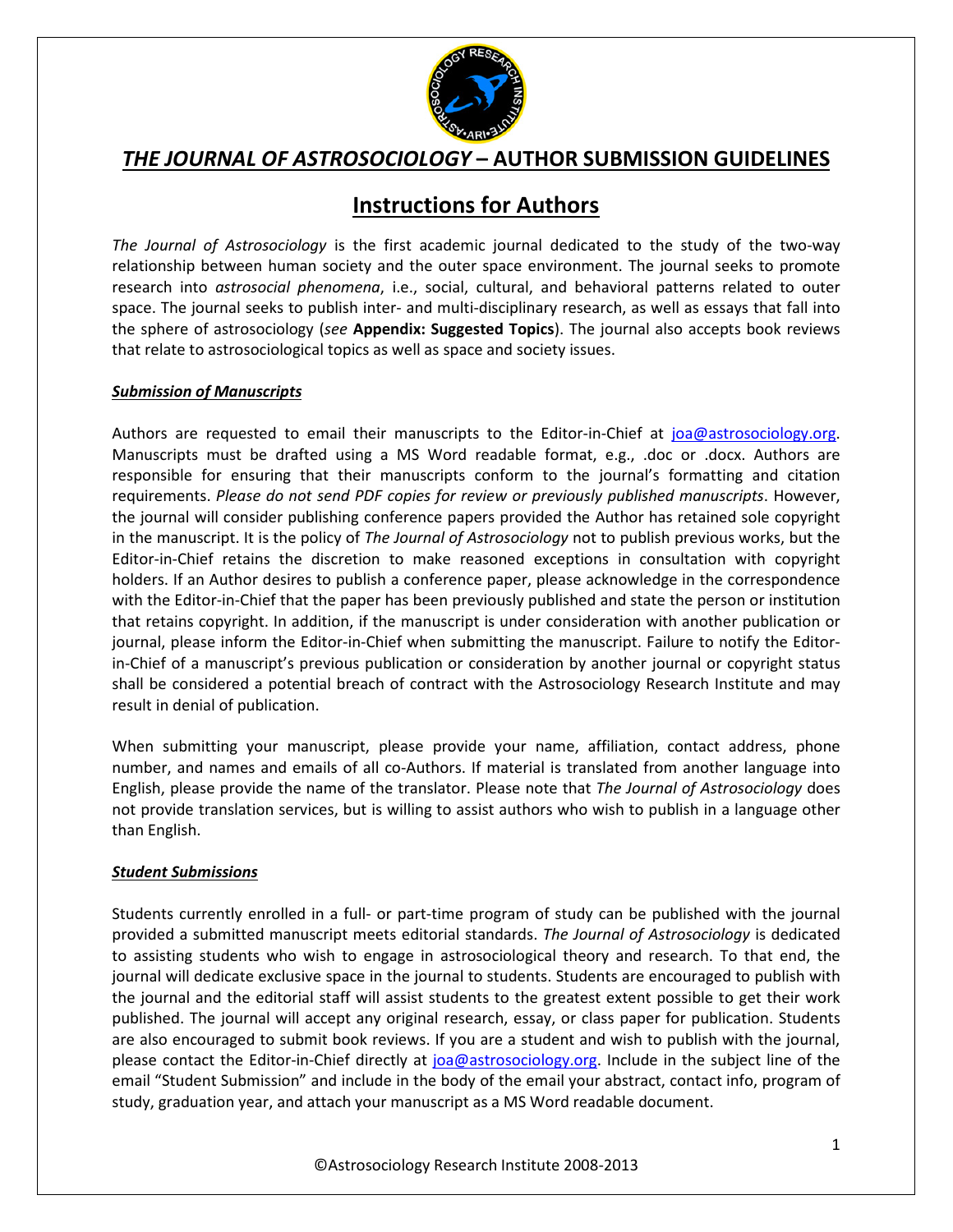

## *Editorial Procedures*

The Editor-in-Chief makes the final decision on publication of submitted manuscripts. To determine whether a submitted manuscript meets the standards for publication, each manuscript (except **book reviews**) undergoes a blind peer review conducted by members of the Editorial Board. Members of the Editorial Board shall conduct an objective and anonymous review of manuscripts submitted to them by the Editor-in-Chief. Once the Editorial Board provides a recommendation to the Editor-in-Chief regarding publication, a manuscript is managed by the journal's editorial staff. The editorial staff will review each manuscript to ensure that it meets the journal's editorial standards, as well as the relevant aims and goals of *The Journal of Astrosociology*. The Editorial Board and editorial staff will review a manuscript for analytical rigor, spelling, grammar, style, length, and relevance to the field of astrosociology. The Editor-in-Chief, upon recommendation from the editorial staff, may require an Author to make reasonable changes and corrections as appropriate. An Author's failure to agree to reasonable changes could result in delayed publication. All disputes between an Author and the editorial staff shall be resolved by the Editor-in-Chief and conducted in good faith.

Once the Editorial Board has provided a recommendation for publication, the Editor-in-Chief will designate the manuscript provisionally accepted. At that time, the Editor-in-Chief will require the Author to sign, date, and return a license to publish with *The Journal of Astrosociology*. The license to publish forms a contractual relationship between the Astrosociology Research Institute and the Author that binds the Author to publication with the journal. Once the Editor-in-Chief receives an Author's license to publish, the editorial staff will begin the editing process and periodically keep the Author informed of the status of the manuscript and citation review. Following the editorial review, the Editor-in-Chief will transmit the final edited copy back to the Author for approval prior to publication. Publication of the final reviewed manuscript will occur after Author approval. However, the Editor-in-Chief reserves the right to withhold publication for suspicion of plagiarism, mischaracterization, or misrepresentation of material, unethical behavior by the Author, use of potentially libelous statements, substandard grammar and analytical rigor, failure to obtain a license or waiver to publish copyrighted material, or discovery of past publication. In addition, the Editor-in-Chief also reserves the right to hold a manuscript over for publication in a subsequent issue. However, the Editor-in-Chief will first consult with an Author to ensure the decision does not prejudice an Author.

## *Submission Types and Standards*

*The Journal of Astrosociology* accepts three types of manuscripts: **articles**, **essays**, and **book reviews**. Criteria for each are as follows:

- **Articles** are submissions between approximately ten thousand (10,000) and twenty thousand (20,000) words of original research
- **Essays** are submissions generally under ten thousand (10,000) words that advocate a viewpoint or normative position
- **Book Reviews** may not exceed three thousand (3,000) words consisting of an objective critique of another Author's work.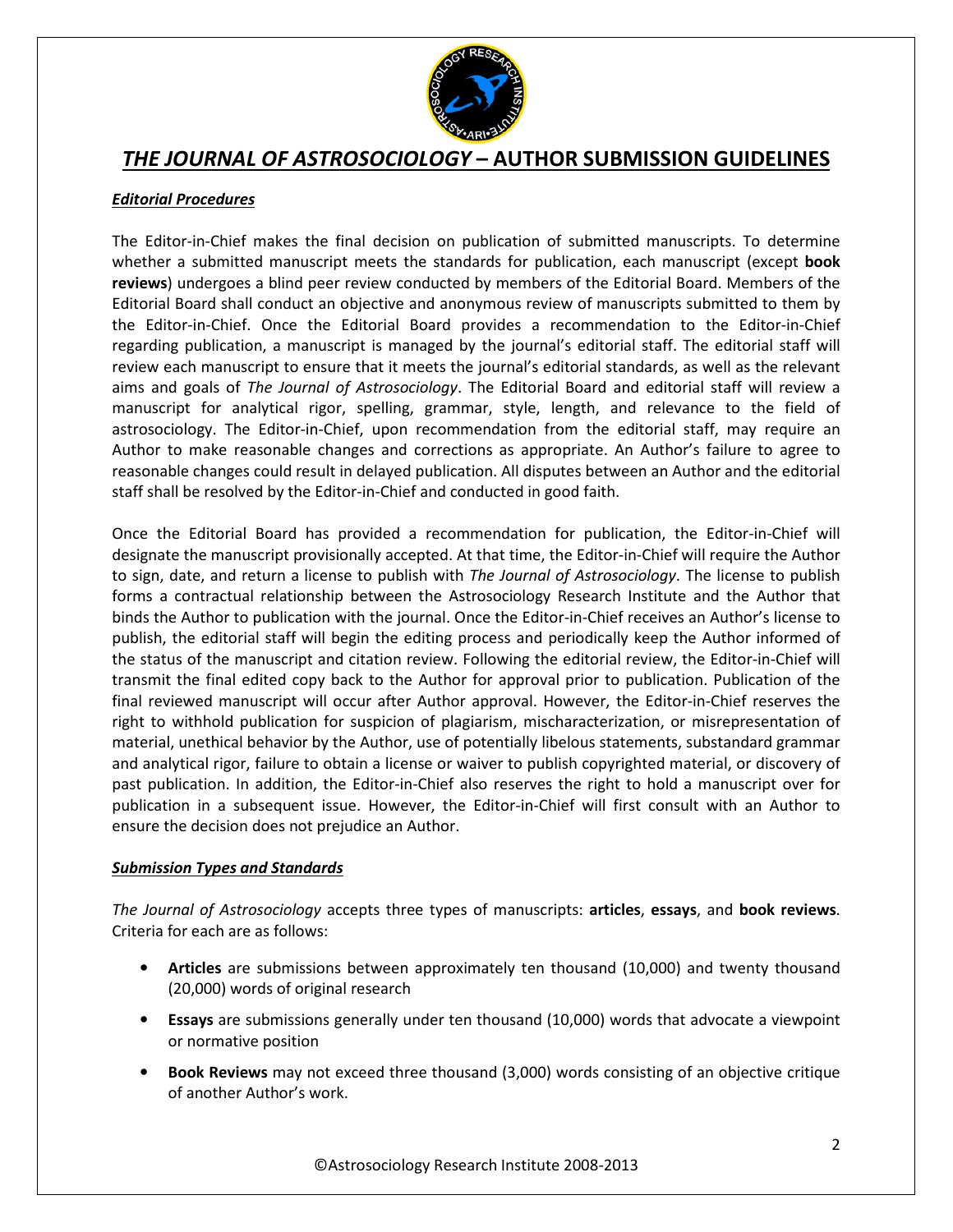

An Author may seek a waiver on a manuscript's word limit upon a timely petition to the Editor-in-Chief. The Editor-in-Chief will weigh the recommendation of the editorial staff against the Author's argument for the page limit waiver.

## *Formatting*

**Articles**, **essays**, and **book reviews** must be formatted according to the journal's standards. A person who submits a manuscript to the journal must ensure that it conforms to **general formatting** standards and **specific formatting** standards for their submission type. Editors will not retype manuscripts that do not conform to the journal's standards. Failure to properly format a manuscript using the journal's standards will result in a publication delay and/or withholding from publication until the manuscript conforms to formatting requirements.

**General formatting** requirements include:

- Double Spacing
- Text in 12-point Calibri font
- One-inch (1"/2.5 cm) margins
- Submission Title, Name(s) of Author(s), and Affiliation(s) of the Author(s)
- Titled section breaks including an introduction and conclusion(s)/recommendation(s) sections
- A zero footnote with contact information of the Author(s) such as email or institutional address and, if desired, acknowledgements
- Every page numbered at the top, right-hand corner starting with the number "1" and numbered consecutively
- Footnotes (*see* **Publication Integrity and Citations**).

## **Specific formatting** requirements include:

- **Articles** & **Essays** 
	- o An abstract limited to no more than three hundred (300) words
	- o If applicable, Appendices ordered using roman numerals (I, II, III, IV, …)
	- o If applicable, figures (*see* **Figure Formatting**) with appropriate labels or captions
- **Book Reviews** 
	- o Name of the Book Reviewed
	- o Where applicable, Name(s) of Book Author(s) or Editor(s), and/or Translator(s)
	- o Name of Publisher and Year of Publication
	- o Number of Book Pages
	- o Retail Price of Book

### *Figure Formatting*

An Author may include a figure, e.g., picture, graph, table, map, diagram, and/or chart, which supports any premise or thesis, illustrates an example, or provides essential data in the manuscript. If an Author embeds a figure into his/her manuscript, s/he must attach a standalone copy of each properly labeled figure along with the manuscript when submitting to the Editor-in-Chief for publication consideration. Within the manuscript, each figure must be clearly labeled, consecutively numbered starting with the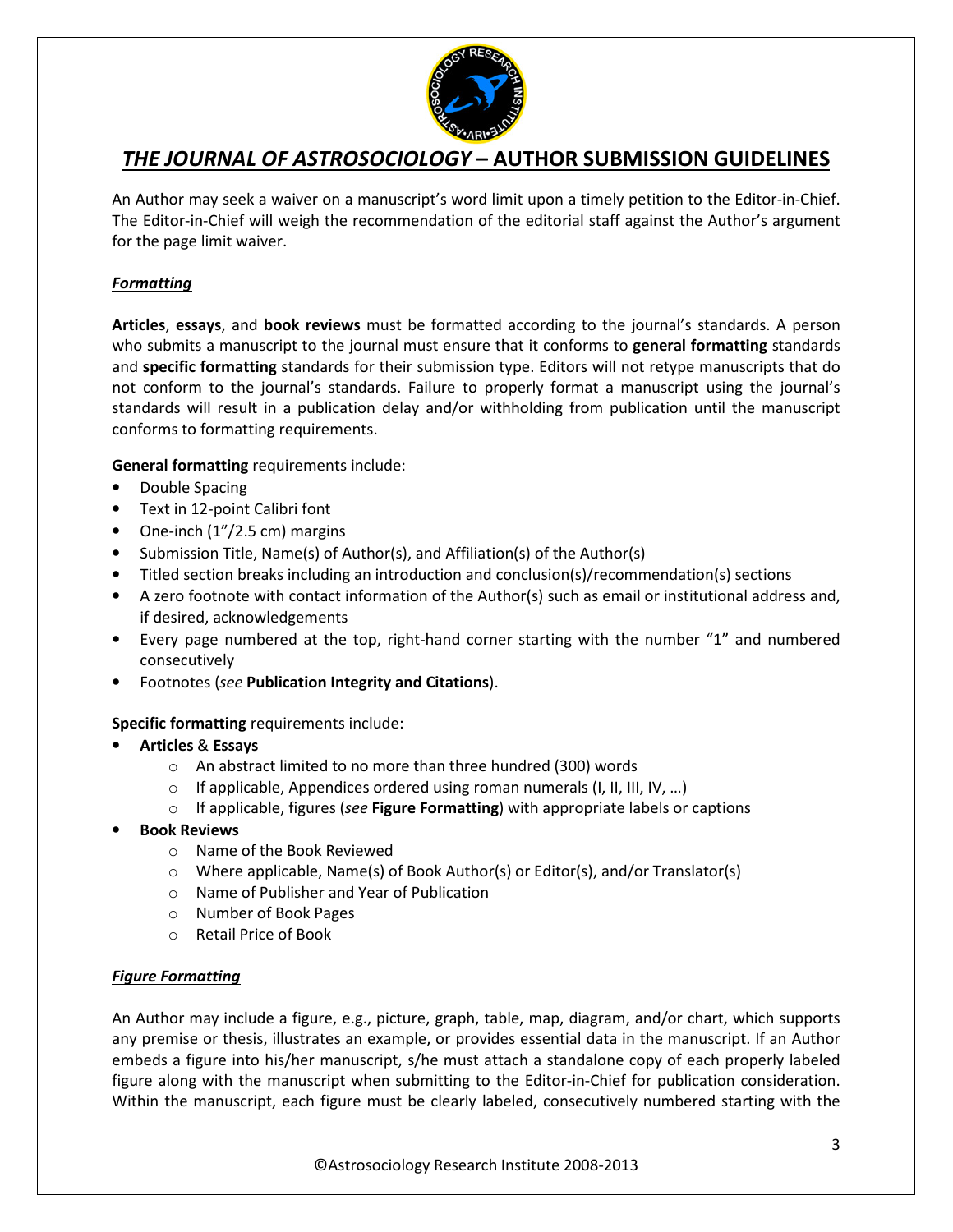

number one (1), and given an appropriate caption that succinctly describes the figure and its relevance to the material presented in the manuscript. Finally, each figure must appear on the page that first references the figure along with a proper corresponding reference in the manuscript text.

Any figure considered an image, e.g., a picture, map, drawing, or diagram, should be formatted as an uncompressed *.jpeg* file. All other figures should be formatted as a separate MS Word, MS Excel, or RTF file. Figures must not be tinted or photo-shopped from its original format. All digital files should be in *300 dpi or greater* resolution and sized no larger than *4 x 7 inches*.

All figures must either be the original work of the Author or an Author must obtain a license or waiver to publish copyrighted material or must notify the Editor-in-Chief that the figure is fair use material (*see*  **Legal Notice & Policy**).

### *Publication Integrity and Citations*

*The Journal of Astrosociology* is dedicated to publishing high-quality, original manuscripts that cover theory, research, literature review, or normative essay. To that end, manuscripts submitted for publication undergo a blind peer-review conducted by preeminent and scholarly members of the Editorial Board. In addition, the journal uses CrossCheck™ to ensure that manuscripts are devoid of unoriginal material. All Authors who submit a manuscript for publication agree to these necessary originality reviews so that the journal can maintain its status as a leader and publisher of astrosociological-based research and thought. Any Author found in violation of this covenant will have his/her manuscript removed from publication. An Author found in violation of this covenant through clear and convincing evidence will be prevented from future publication in the journal. The Editor-in-Chief also reserves the right to publish a notice regarding an Author's violation of this covenant in a subsequent issue of the journal.

Because of the inter- and multi-disciplinary nature of the journal, an Author is permitted to select *one*  method of citation from the list below that covers most scholarly fields. The journal will accept the following citation systems for use in a manuscript:

- The Bluebook
- Association of Legal Writing Directors (ALWD)
- Canadian Guide to Uniform Legal Citation
- Modern Language Association (MLA)
- American Psychological Association (APA)
- The Chicago Manual of Style
- Turabian Style
- American Political Science Association
- American Anthropological Association
- American Sociological Association
- American Institute of Physics
- Institute of Electrical & Electronics Engrs. (IEEE)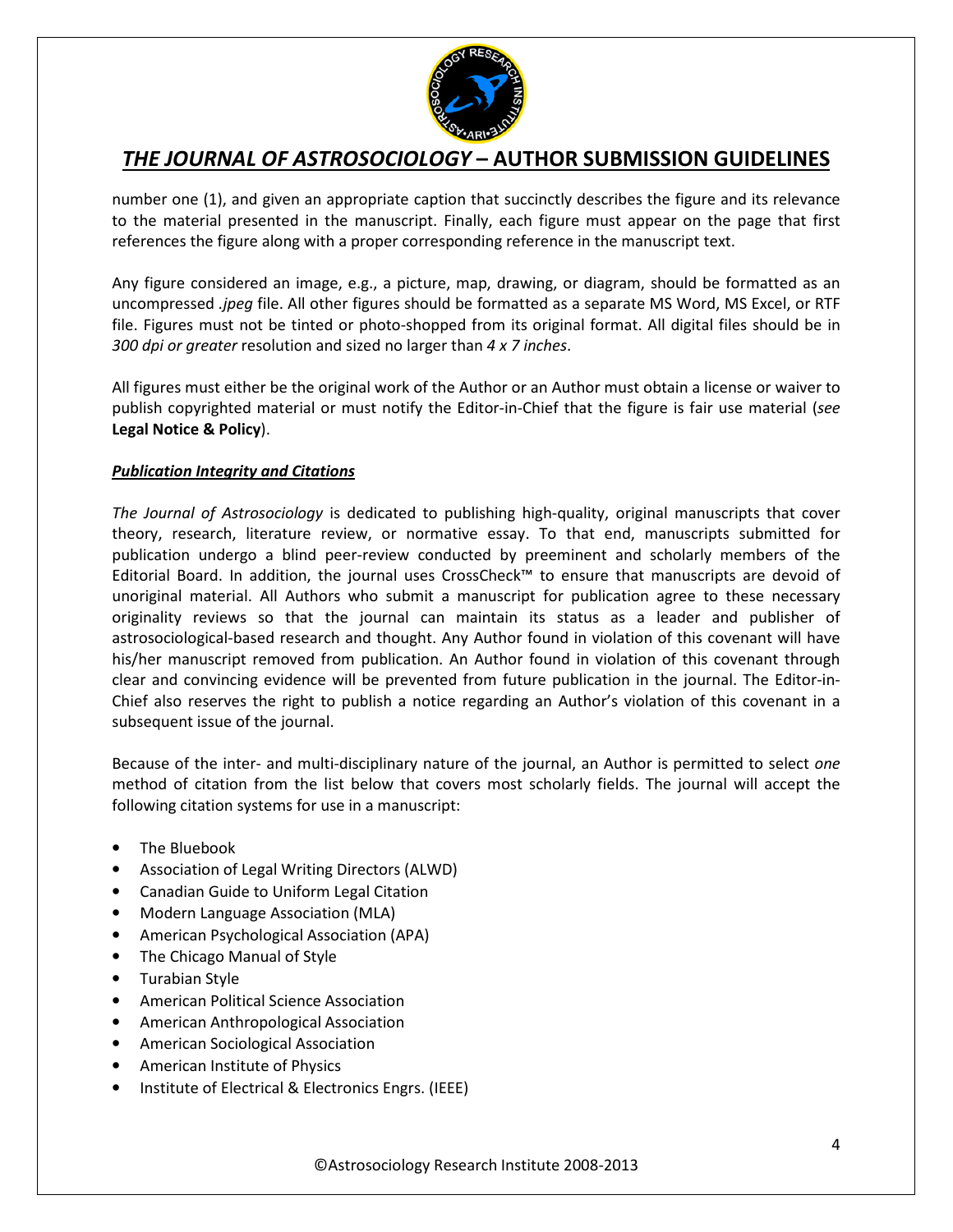

All references should be in footnote format and numbered consecutively with corresponding superscripts in the body of the manuscript, except where provided as part of the rules of a particular citation system (e.g., embedded citations in APA and ASA). Do not use endnotes, scientific notation, or bibliographical references as citations. *Use only one of the above citation methods for references*.

### *Legal Notice and Policy (Terms and Conditions for Publication)*

An Author retains the copyright in the Manuscript, grants *The Journal of Astrosociology* the following License, and makes the following Representations:

*The Journal of Astrosociology* License: Provided that the Manuscript is acceptable in its final form to both journal and Author, and Author adheres to reasonable editorial deadlines unless waived by the Editor-in-Chief in his/her sole discretion, the journal hereby agrees to edit and publish the Manuscript; in consideration, Author hereby grants to *The Journal of Astrosociology* a royalty-free, worldwide, irrevocable license to:

- 1. Edit the work as suitable for publication in *The Journal of Astrosociology*;
- 2. Publish, reproduce, distribute, or sell the non-exclusive right to publish, reproduce, distribute, or sell, the Manuscript in whole or in part and in off-prints, reprints, and other copies of the Manuscript on a stand-alone basis or as part of an aggregate publication;
- 3. Authorize the publication, reproduction, and distribution of the Manuscript in whole or in part in electronic media, computerized retrieval systems, and similar information dissemination systems;
- 4. Grant individuals and institutions the right to reprint the work for educational purposes, provided that the copies are distributed at or below cost and identify the Author, *The Journal of Astrosociology*, and the volume, issue, and date of publication;
- 5. Post the edited work on the internet and/or intranet websites selected by *The Journal of Astrosociology*; and
- 6. Assign or transfer rights granted in this Agreement.

### **Author Representations**

Author makes the following representations:

a) S/he is the sole author and proprietor of the Manuscript or, if not the sole author, s/he is the primary Author of the manuscript and has obtained all necessary permission from co-authors to enter into this Agreement and Author will deliver written permission from those parties to *JOA*;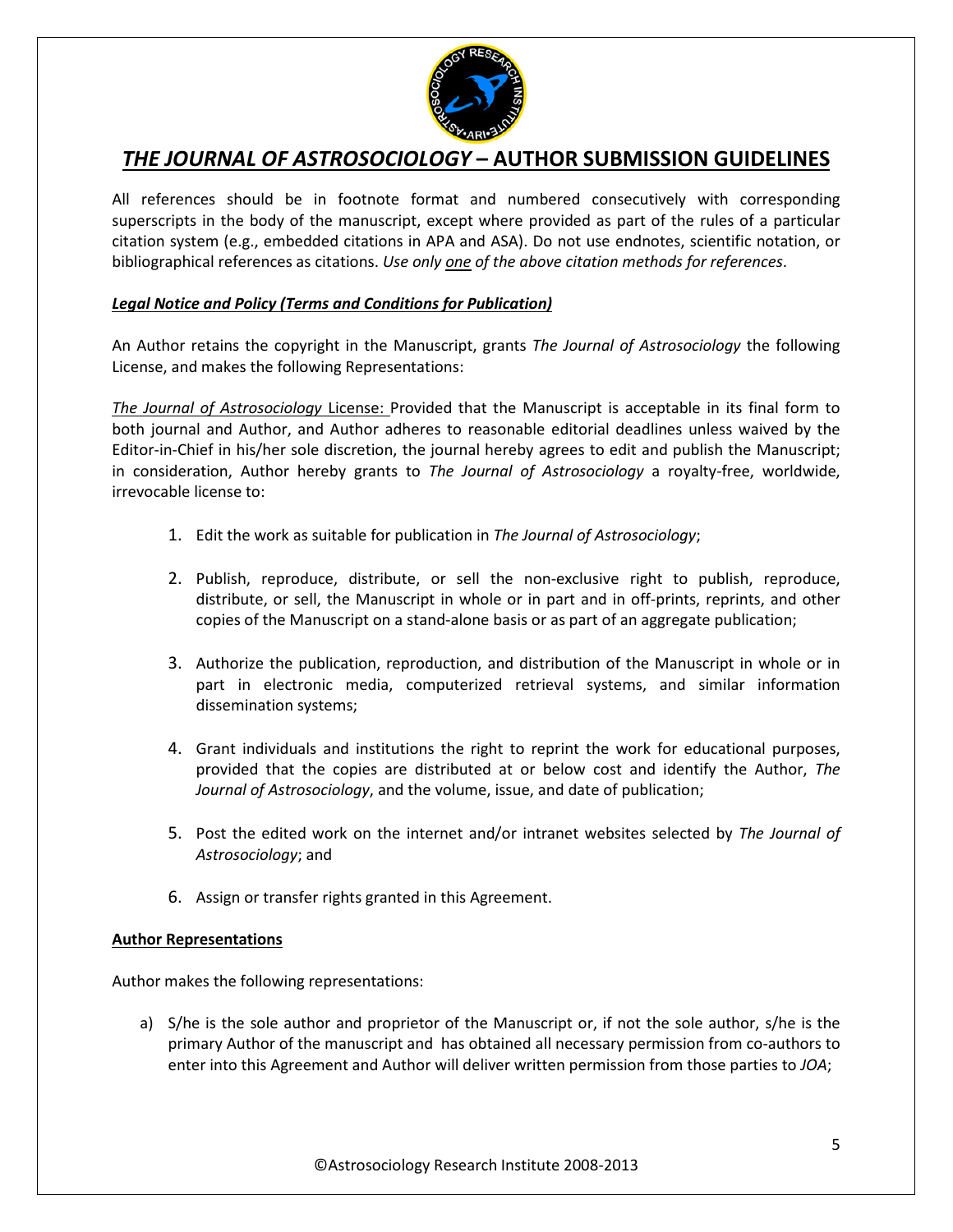

- b) S/he has full power and Authority to enter into this Agreement and to grant the rights contained within this Agreement;
- c) The Manuscript has not previously been published, in whole or in part;
- d) Any publicly available drafts (e.g., through SSRN or Berkeley Electronic Press) or republications of the Manuscript will include a citation, on each page, to *The Journal of Astrosociology* and the volume and page numbers (and/or the journal's online URL, if applicable) on which the Manuscript appears or will appear in *The Journal of Astrosociology*;
- e) The Manuscript does not infringe upon any copyright or any contractual rights of third parties;
- f) The Manuscript does not unlawfully invade the right of privacy of any third person or contain any matter libelous or otherwise in contravention of the rights of any third person;
- g) All statements in the Manuscript asserted as facts are true and based upon reasonable research for accuracy; and
- h) Author agrees to indemnify, defend, and hold harmless the Astrosociology Research Institute, *The Journal of Astrosociology*, and their owners, employees, agents, licensees, and assigns for, from, and against any and all claims, causes of action, damages, losses, liabilities, costs, and expenses, including without limitation, reasonable attorney and accountant fees, whether or not involving a third-party claim, incurred by reason of or arising out of (i) the inaccuracy of any representations contained in this Agreement, and/or (ii) the publication or republication of the Manuscript, including without limitation claims relating to allegations of copyright infringement, libel, slander, and defamation.
- i) The Author further agrees to abide by the covenant of the Author Submission Guidelines provided to the Author. By signing this agreement, the Author affirms that s/he has read the Author Submission Guidelines and consents to be bound by it.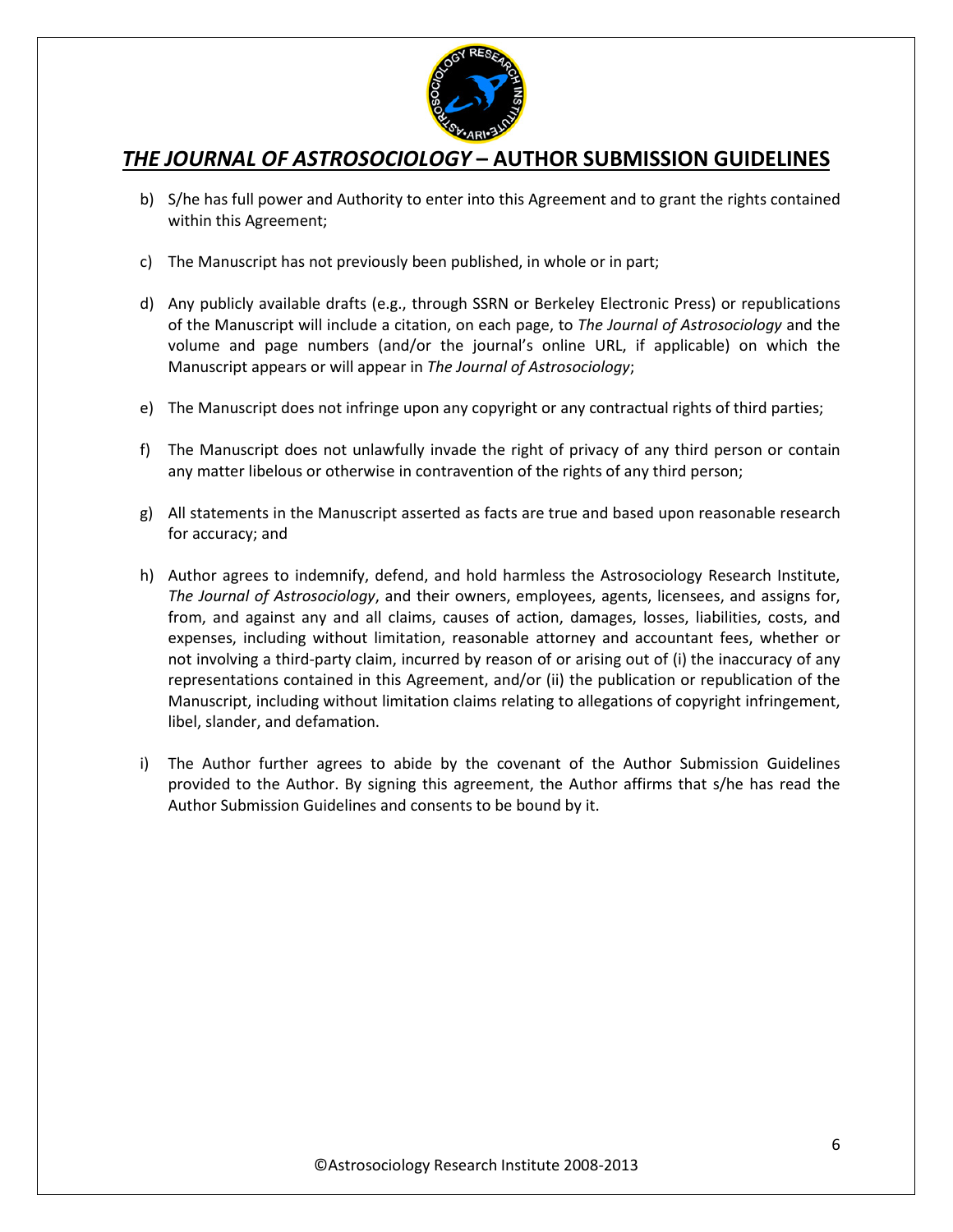

# **Appendix: Suggested Topics**

### *Acceptable Topics for the Journal of Astrosociology*

*The Journal of Astrosociology* is the official journal of the Astrosociology Research Institute and the primary resource for astrosociological theory and research. The unique approach expected for contributions to this journal involves a specific reference to *astrosocial phenomena*. It is this focus on the human dimension of space, i.e., the relationship between space and humankind, which sets astrosociology apart from other approaches. Contributors are asked to incorporate the field of astrosociology into their research and focus in some recognizable fashion on *astrosocial phenomena*. To assist Authors, the Astrosociological Research Institute offers free access to astrosociological resources in our Virtual Library (http://astrosociology.org/vlibrary.html).

The major acceptable topics, discussions, and related questions to be addressed for journal manuscripts and other submissions are listed below. The questions and statements below are only examples to stimulate ideas among our potential contributors and many aspects of each can be combined into a single approach or discussion.

### **1) Definition of Astrosociology**

*Discussion*: The baseline definition of astrosociology – that is, the scientific study of *astrosocial phenomena*, or the social, cultural, and behavioral patterns related to outer space – serves as a fundamental starting point. Defining the human dimension of space exploration, settlement, and resource exploitation, which involves the two-way relationship between humankind and space, is a critical area of scientific investigation. Suggested research questions/issues include:

- What does the astrosociological approach, based on the definition above, contribute to traditional approaches in the space community?
- How does the approach of astrosociology as a multidisciplinary academic field affect the development of the definition and the field itself?
- In what ways can the base definition of astrosociology be modified? How would such modifications improve astrosociological investigation?

### **2) Astrosociological Education**

*Discussion*: The various issues covering astrosociology in the classroom are of great importance to the development of the field. The educational process is critical for informing professionals in the space community as well as younger students about astrosociological issues and how the social sciences can provide original contributions to human space exploration and related substantive areas. Studies that cover the impact of space in the social and behavioral sciences, humanities, and the arts in the classroom are of significant interest for present and future human society. Alternatively, non-classroom based outreach is also an important method to help educate and is of particular interest to the journal. Suggested research questions/issues include:

• What are the various possible educational models? How do they work, and what are their benefits and disadvantages?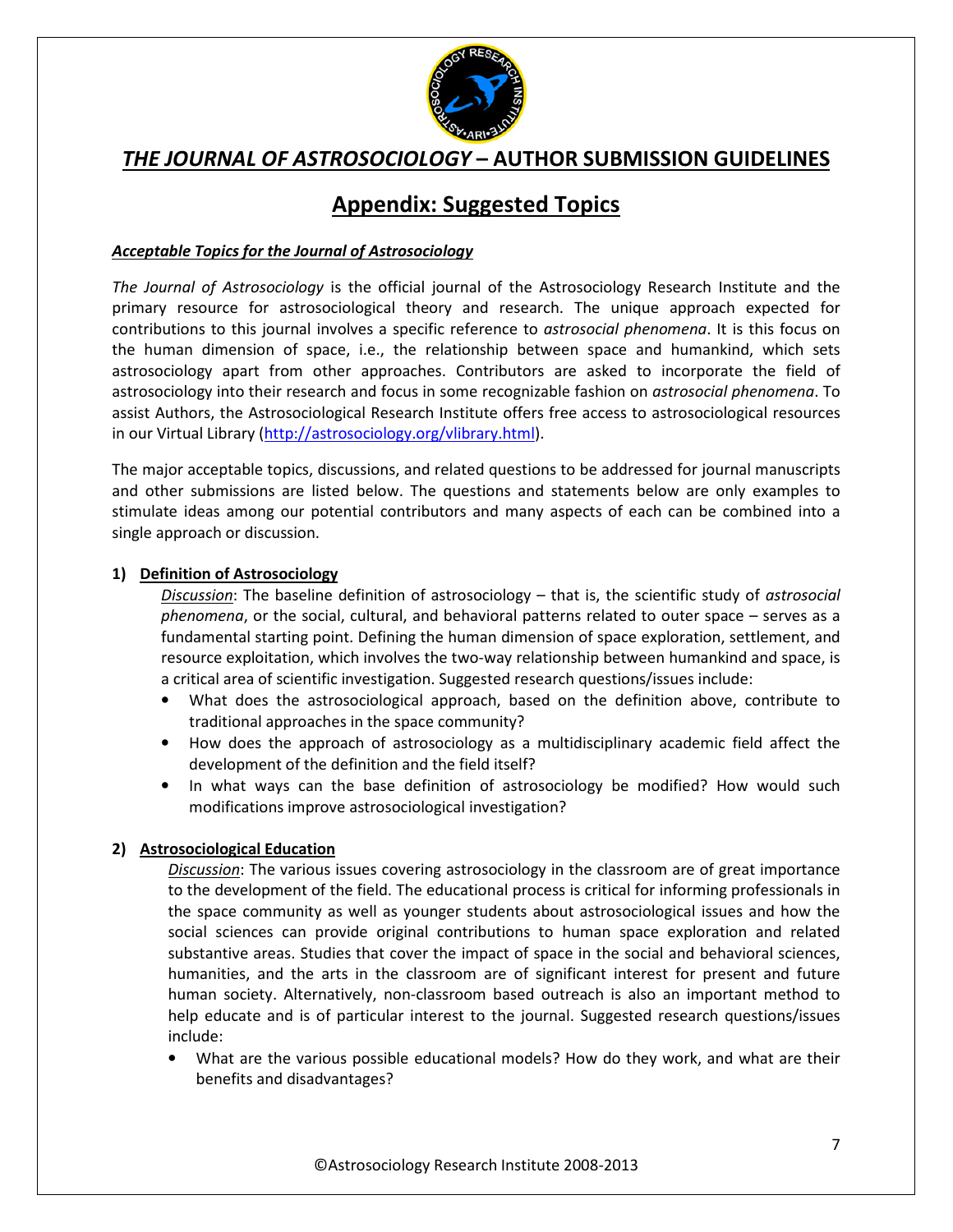

- What are some ideas regarding a workshop for existing professionals and the ramifications of developing an astrosociological community?
- Why is integrating astrosociology into existing programs and courses as an intermediate goal a cornerstone of the development process?
- What are the potential student roles in astrosociology education and the field development process?
- How might one establish astrosociology courses, programs, curricula, and departments, including actual efforts and plans for implementation?
- How might one recruit high school and college students to pursue astrosociology?
- What types of methods do/can educators use or have used that incorporate(s) STEM education with the social sciences? How important is it to teach both aspects to students?

### **3) Theoretical Astrosociology**

*Discussion*: Like any academic field, astrosociology progresses through the interaction between theory and research. The development of astrosociology requires the construction and sharing (for testing) of conceptualizations that focus on *astrosocial phenomena*. Suggested research questions/issues include:

- What are the epistemological limitations of astrosociology?
- How can the astrosociological paradigm be modified to better reflect observations of *astrosocial phenomena*?
- What types of theoretical model(s) and/or hypotheses characterize various types of *astrosocial phenomena*?
- What are the connections between the astrosocial sector, which includes societal elements that involve *astrosocial phenomena*, and the non-astrosocial sector, e.g., what are the connections between NASA and politics?
- How do various facets of *astrosocial phenomena* affect societies? What is their importance to cultural and social change?
- How may space exploration analogs provide new insights and avenues for future research endeavors?
- What literature already exists that addresses areas of astrosociological theory?
- What are some recommendations for future research projects based on theory?

## **4) Astrosociological Research**

*Discussion*: The testing of hypotheses and theoretical models through various forms of investigation allows for the development of astrosociology. Suggested research questions/issues include:

- What empirical investigations touch on *astrosocial phenomena*, both new research and/or summaries of past investigations?
- What are some tests for astrosociological theoretical models and hypotheses? What modifications could be necessary?
- Review research addressing analogs to space exploration in its various forms, and/or provide new research findings in this area.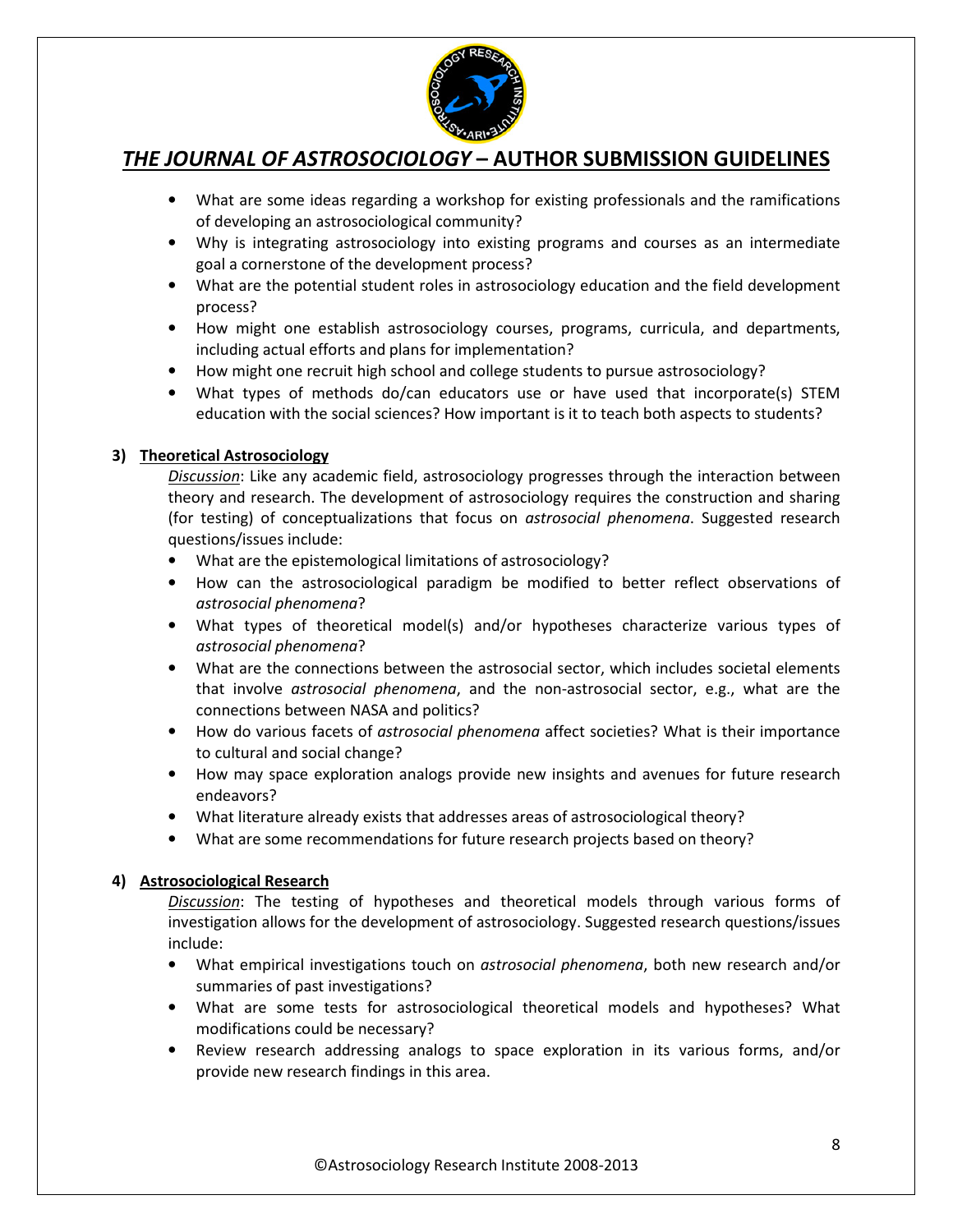

• Provide a literature review that summarizes some area of past research that relates in some way to astrosociology.

## **5) Applied Astrosociology**

*Discussion*: Practical approaches that take advantage of *astrosocial phenomena* for the benefit of societies, communities, and the lives of individuals serve as important contributions of astrosociology. This focus consists of social scientists (including astrosociologists) studying such contributions by others as well as their own participation in such activities. Suggested research questions/issues include:

- What are some examples and/or future possibilities in which the utilization of space assets contributes to the mitigation of social problems on Earth?
- Discuss research that touches on both space and sociocultural and/or psychosocial efforts that contribute to improving social life in terrestrial societies.
- Discuss space spinoffs/technology transfers and their impacts on various social institutions, groups, and categories of individuals.
- How do media and the arts that focus on outer space issues affect human culture? What comparisons can be made cross-culturally that describe how different societies view outer space technologies and activities?

### **6) Medical Astrosociology**

*Discussion*: Space medicine focuses almost exclusively on the biomedical aspects of space activities such as the effects of microgravity on the human body. Space psychology is also addressed to some extent. However, the social and cultural issues that arise among members of a crew, and in the future among citizens in space ecologies, require a greater focus. These are astrosociological issues that require attention in order to understand the social effects of going into outer space and the ramifications it has on social stability and individual health. Suggested research questions/issues include:

- Discuss various aspects regarding the social, cultural, and behavioral aspects of space medicine.
- What are some of the ethical implications of medical decision-making in space ecologies?
- Discuss the relationship between behavioral health and medical astrosociology.

### **7) Planetary Defense**

*Discussion*: Planetary defense typically involves the detection and defense against a celestial object impacting humankind's home planet, Earth. These areas of concern are important for astrosociologists. However, the social sciences are also well equipped to study the third component of planetary defense; namely, disaster relief efforts following an asteroid or comet strike. Preparation for the aftermath of a strike would become an issue if defense failed and humankind had time to react before a strike. Suggested research questions/issues include:

- Focus on issues involving detection, defense, and protection of terrestrial life as three different stages or as one united approach.
- Discuss the differences between protecting Earth and protecting human societies and cultures. What are the implications of success, partial success, and failure – and how are these different outcomes defined?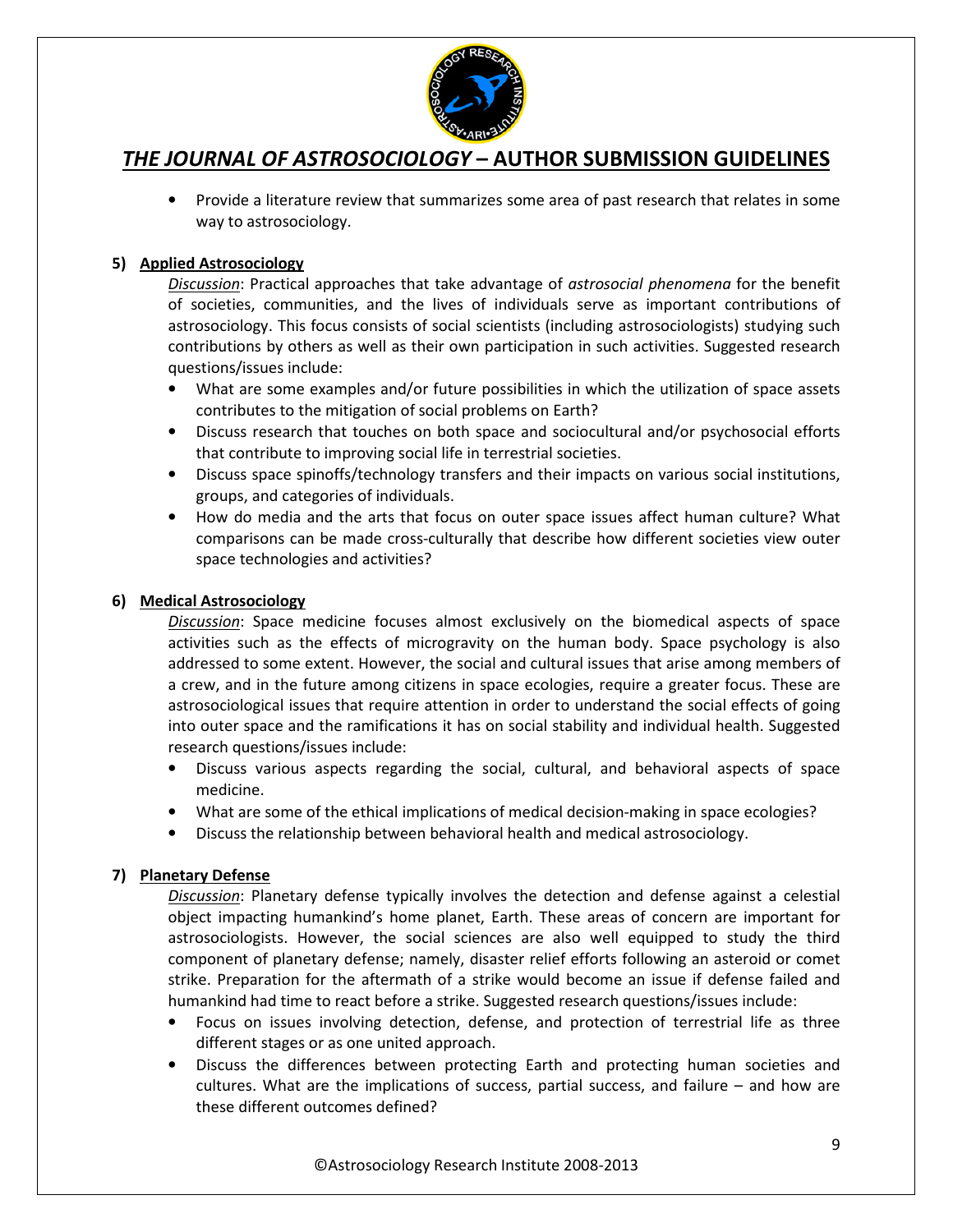

- What level of preparedness is prudent (or too little or too much) to respond to a real threat?
- What actions must be taken, or what actions are necessary, for coping with a strike by asteroid, comet, or other space phenomena? Discuss disaster relief efforts in the aftermath of a strike.
- What types of planning has occurred or should occur to mitigate any potential harm to Earth, human societies, or the human species?

### **8) SETI and Astrosociology**

*Discussion*: SETI, the search for extraterrestrial intelligence, involves listening to radio signals – and more recently other types of emissions and planetary features – from alien civilizations. Astronomers and others seek such signals without any guarantee of success. Social scientists have also played a role in theoretical discussions regarding the potential presence of alien life and the likely responses to the actual discovery of extraterrestrial life. Suggested research questions/issues include:

- What is the cultural impact of the effort itself to detect alien life?
- How does humankind benefit from SETI even before detecting extraterrestrial life?
- Provide analysis and/or profiles of the work of those who carry out the search.
- What are some of the major issues related to constructing and sending messages to potential alien civilizations?
- What are the astrosociological implications of actually detecting alien life?

### **9) Astrosociological Implications of Astrobiology**

*Discussion***:** Astrobiologists continue to discover new organic molecules in space and various forms of extremophiles in a variety of environments, both natural and human-made. Suggested research questions/issues include:

- Discuss how the search for extraterrestrial life has impacted human society and our species place in the universe.
- How does astrobiological research on Earth affect societies and their various components?
- What is the relationship between astrosociological research and astrobiological theory and research?
- How could astrobiology inform astrosociology as it relates to the rise of social groups among various organisms?

### **10) Space Law**

*Discussion*: Space law exists to regulate the behavior of social actors, i.e., persons, groups, organizations, and states that operate and conduct activities in outer space. As new space technologies strain the international legal system and the enabling national laws that govern states, we can expect and do see social responses to the use of space technologies. Space technologies bring people closer together and also separate societies who have such space capabilities from those states that do not. Given the social pressures that inherently arise from the technological development to access outer space, space law serves as the regulating mechanism to defuse lawlessness (or anarchy) and provide rules for social actors engaged in space activities. The study of space law, both at the individual, national, and international level, provides a significant backdrop by which to engage in astrosociological research, i.e., at the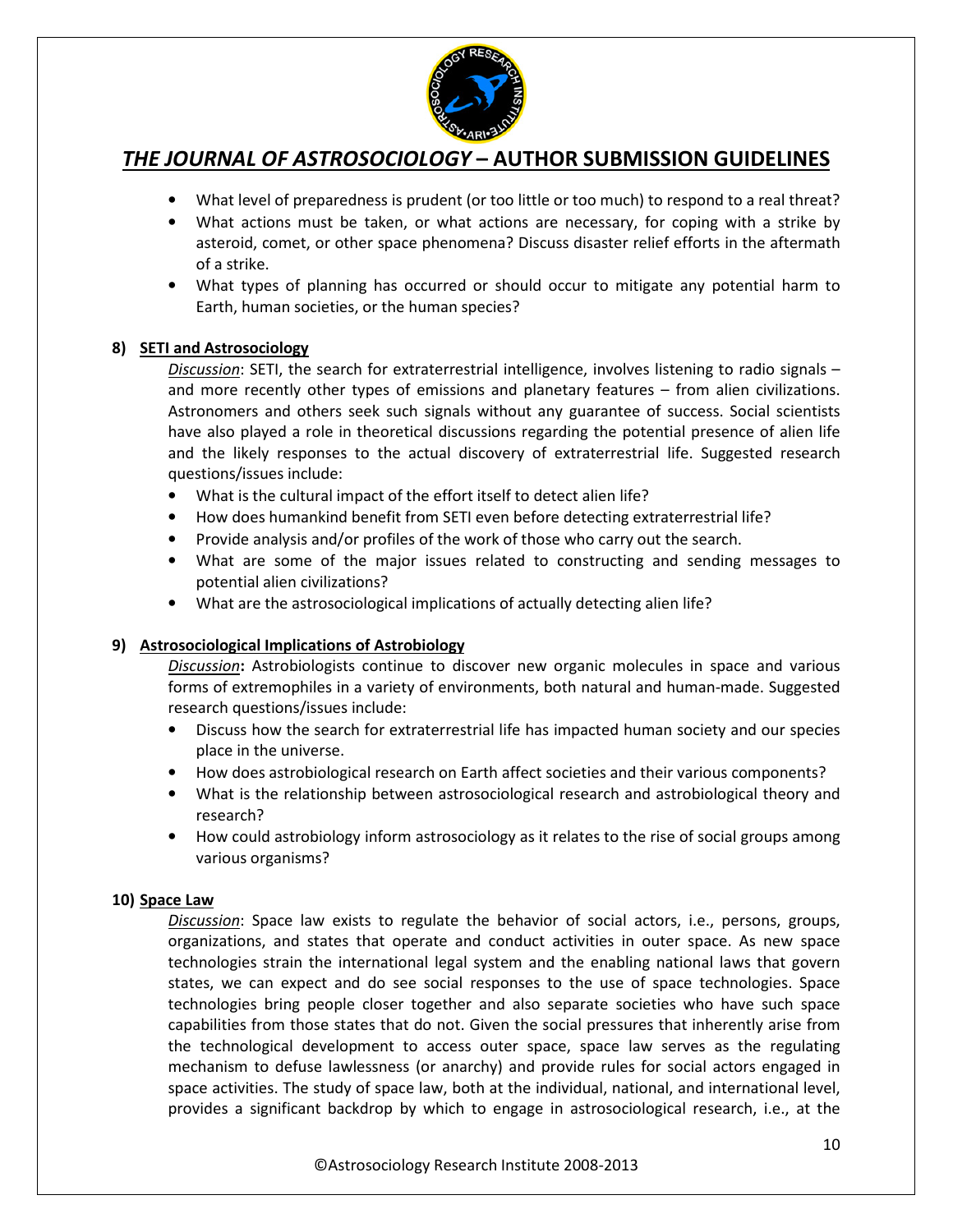

nexus of law and astrosociology (*see, e.g.,* Hearsey, C.M., *The Nexus Between Law and Astrosociology*, Astropolitics, Vol. 9(1) at 28, 2011). Suggested research questions/issues include:

- What are some of the social and cultural aspects of legal issues related to outer space in terrestrial societies?
- How should states organize law-making and jurisprudential systems for outer space?
- Can or will outer space law be described as a postmodern legal system?
- How will outer space law continue to function or evolve?
- Will extraterrestrial societies, i.e., human societies not on Earth, be held together by a consensus of legal values or by coercion?
- How does outer space law fit into the social construction of law?
- How are rules for outer space connected to the natural law whose content is set by nature and has universal validity? Or is outer space law derived from basic norms?
- Are there aspects of outer space law that constitute peremptory norms? If so, how will that affect social systems that arise beyond Earth?
- How will non-binding rules affect the development of space law going forward? What impact will it have on any aspect of society?

### **11) Space Policy**

*Discussion*: Policy is a general prerequisite to law and a fundamental aspect of decision-making that encompasses all aspects of social life. As applied to astrosociology, space policy has a wide variety of topics that intersect with the study of astrosocial phenomena. Suggested research questions/issues include:

- What is the status of space exploration in various nations?
- How does governmental space policy affect real efforts in space?
- What impact do private space companies have on governmental space policy?
- Discuss the role of space advocacy groups in affecting space policy.
- How is "New Space" affecting humankind's progress in space?
- Discuss the details of international cooperation in the pursuit of space exploration.
- How do the benefits/costs of space policy (or law) affect segments of human society not engaged in space activities?

### **12) Space History**

*Discussion*: Space has played a significant role in societies throughout history. It is therefore beneficial to study the historical developments in astronomy and space exploration and their social impacts at every level of analysis. Since the history of human and robotic space exploration in the modern era has lasted over fifty years, there have been great achievements, bitter disappointments, tragedies, and some argue lost opportunities. Moreover, the scientific and exploratory aspects considered at the heart of the space exploration have been shaped by politics and other social and cultural forces that resulted often in detrimental outcomes and extraordinary achievements. Furthermore, past human societies have been affected by what happens in outer space and, in some cases, human history has been shaped by celestial events. Suggested research questions/issues include: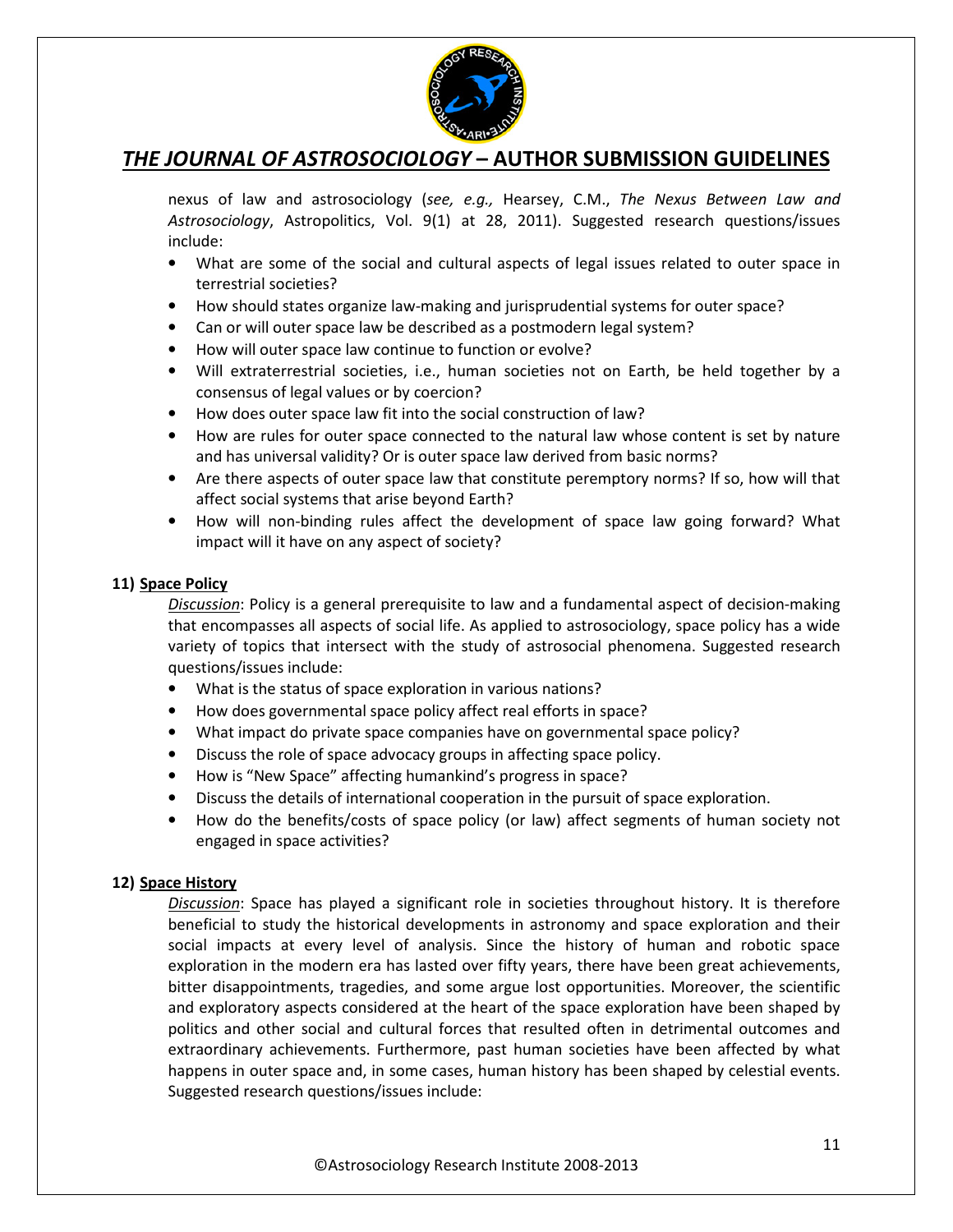

- Discuss the space history, or a portion thereof, of societies in any recorded area of study.
- How did space affect ancient societies/pre-historical cultures e.g., pre-historic Britain, China, Egypt, Africa, Samaria, etc.?
- How have celestial events affected the development of human society? How could expected future events shape the future of human society and what could be the social benefits/costs?
- What impacts did major developments in astronomy, planetary science, rocketry, or space exploration have on societies or groups of people?
- What historical analogs describe current endeavors to venture into outer space?

### **13) Space Economics**

*Discussion*: Generally, economics is the study of how the production, distribution, and consumption of goods and services operate in a society. As technology enables humans to consume space based resources, such activities will significantly affect human society on and off Earth. Furthermore, satellites are playing a large role in how resources are consumed on Earth. Studying the economic effects of space technologies and activities is therefore an important and underdeveloped topic of inquiry. Suggested research questions/issues include:

- What types of phenomena are observed or could be observed due to human activities in outer space? How do these phenomena affect human society's consumption of space based resources?
- How will the consumption of space based resources change the dynamics of economics on Earth?
- How has technology changed the way resources are used and consumed on Earth? What types of space based assets are important to human society and what are their economic and social benefits/costs?
- Will consuming outer space resources change economic systems? If so, how? If not, why?

## **14) Literature and Astrosociology**

*Discussion*: Oral traditions and literature have played a large role in the development of the social consciousness related to outer space. From stories about gods in the heavens to science fiction about trips to the Moon and Mars, outer space as a subject or backdrop in story-telling has had a significant effect on human society. Suggested research questions/issues include:

- How has space related literature affected human's drive to go into outer space? How has it shaped the social consciousness?
- How does literature create social constructs in human societies to explain our place in the universe?
- What sources of literature have influenced humans to venture into outer space? What themes or lessons are portrayed? What conclusions can society draw from literature?
- How does storytelling through movies or art shape our understanding of space issues?

### **15) Space Societies (including Crews, Micro-Societies, Mini-Societies, and Communities)**

*Discussion*: Human groups living in isolated space ecologies within space habitats – whether on planets, moons, or orbiting a space body – require social-scientific consideration even though very few human beings live in space at one time. Suggested research questions/issues include: